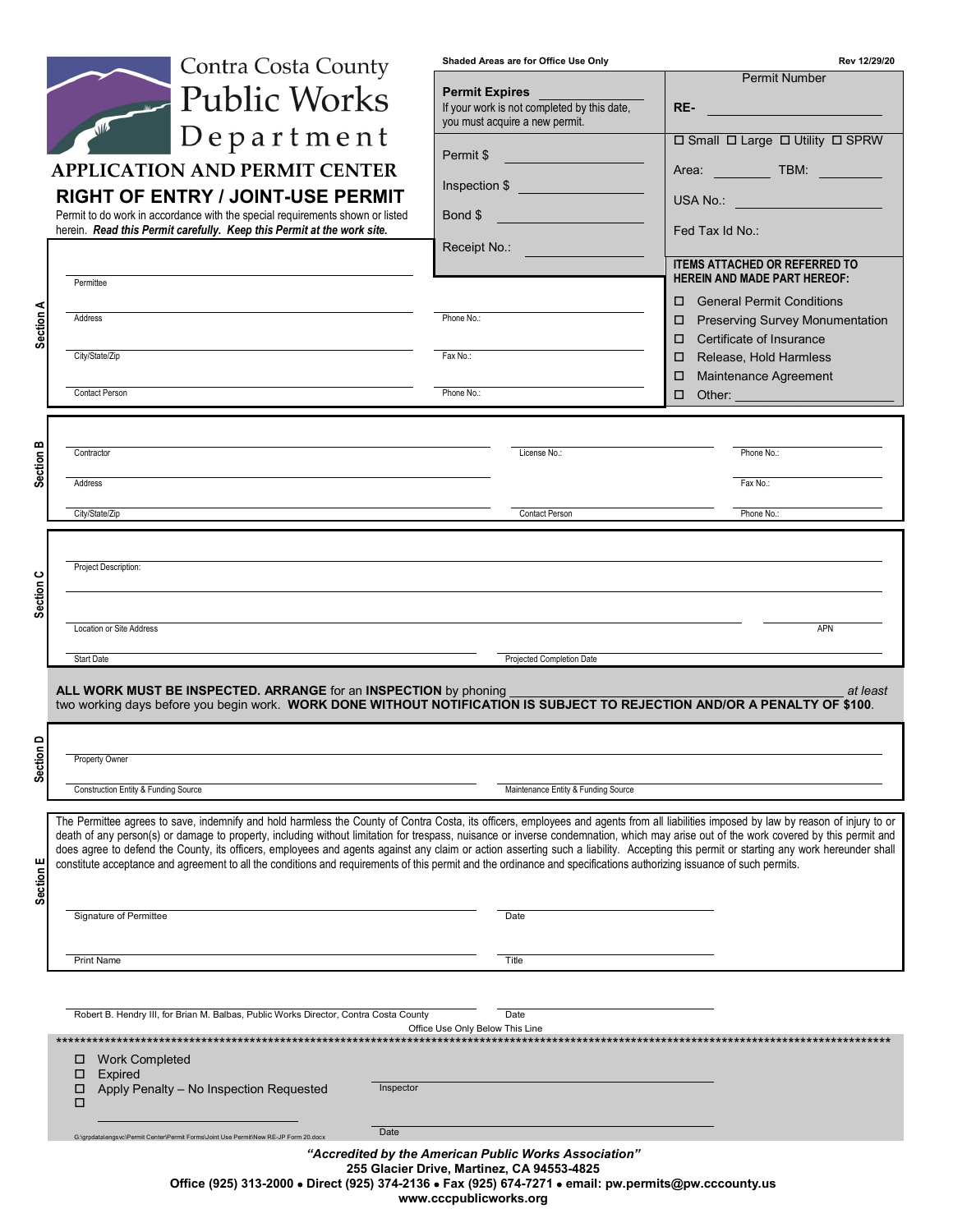#### **RIGHT OF ENTRY / JOINT-USE PERMIT GENERAL CONDITIONS**

#### **I. GENERAL PERMIT CONDITIONS**

- 1. **ALL WORK MUST BE INSPECTED. –** The inspector will answer all questions. Work done without inspection may have to be removed and reconstructed.
- 2. THE INSPECTOR may modify this permit to meet field conditions.
- 3. INSPECTION CHARGES Will be billed to whomever takes out the permit. Any exceptions must be resolved before the permit is issued. Permits will not be signed off as complete until all the review and inspection charges are paid in full.
- 4. TO ARRANGE for a REFUND of fee or bond deposits, schedule a final inspection by phoning your inspector. Refunds will be made **90 days** from the date work is accepted. A signed off permit from another agency or utility company does **not** guarantee the work performed under this permit is completed satisfactorily. Contact your inspector for a final inspection.
- 5. PROTECTION Provide and maintain enough barricades, lights, signs, cones, flaggers and other safety measures to protect the public and the users of the facility in accordance with the California Manual on Uniform Traffic Control Devices. (Current Edition).
- 6. STANDARDS Work shall be in accordance with the County Standard Specifications and Standard Drawings or as directed by the inspector.
- 7. UTILITIES Utility relocations are the responsibility of the Permittee.
- 8. UNDERGROUND SERVICE ALERT (USA) USA must be contacted prior to excavating in a County right of way. USA's telephone number is 800-227-2600. **No excavation is permitted without a current USA number**. Any work found in progress without a valid USA number will be shut down and the right of way cleared.
- 9. SURVEY MONUMENTS SHALL BE PROTECTED. Any survey monuments or property corners removed, or disturbed, shall be replaced using surveying practices acceptable to the County Surveyor, who can be contacted at (925) 313-2314
- 10. USE OF THE PROPERTY Permittee shall make sure that the work performed under this permit will not interfere with the normal use of the property by others. When working on the grounds of the public property, keep at least a 6' wide passage for pedestrians and a 8' wide passage for bicycles at all times. When working on a parking area or access road, keep at least one 10' traffic lane open to traffic, at all other times, two 10' wide lanes shall be open.
- 11. If there are other permitted facilities on, under or above the property, the applicant's facilities shall not interfere with existing facilities and uses; the permittee shall notify existing users of the intent to gain entry onto the public property.
- 12. In addition to this Right of Entry Permit, an encroachment permit may be required from the East Bay Regional Park District for work or access to the Iron Horse Trail Corridor. Contact the East Bay Regional Park District at (510) 635-0135 extension 2562 for more information.
- 13. Property Ownership. Permittee hereby understands that Contra Costa County owns that property (Property) described in Section C. on this Right of Entry / Joint-Use Permit. Permittee further understands that portions of the Property may have been conveyed through easement agreements, or other conveyances, to other entities for the placement of underground utilities, pipelines, conduits, et cetera. Permittee is hereby given the right to enter onto the Property subject to Permittee's strict adherence to the conditions described in this Right of Entry / Joint-Use Permit.

#### **II. SPECIAL REQUIREMENTS - TRENCH CUTS (See County Standard Specifications for Detailed Requirements).**

- 1. TRENCH EXCAVATION Trench excavation and backfill requirements shall follow County Standard Plan No. CU01i. Prior to the start of the work covered under this encroachment permit:
	- a. Any deviation proposed from the backfill material or asphalt concrete specified on the Standard Plan shall be approved by the Public Works Department's M&T Lab.
	- b. Any deviation proposed from the trench excavation specified on the Standard Plan shall be approved by the Public Works Department's construction inspector.
- 2. The Permittee shall not excavate trenches in advance of pipe placement. No more trench shall be excavated than can be finished, including pipe placement, backfill and temporary paving on the same day. Shoring shall comply with current CAL-OSHA safety orders.
- 3. For trench backfill in other road right-of-way areas, the trench backfill shall consist of existing material or suitable backfill material as approved by the inspector. The trench backfill shall have a minimum relative compaction of 90 percent.

**No jetting is allowed under any paved roadway or within a distance of 4' from the edge of existing pavement**. Backfill shall be compacted by impact, vibration or any combination of these. Jetting will be allowed only when more than four feet from the pavement and when the backfill and trench are suitable for jetting and shall be supplemented with mechanical compaction to obtain required relative compaction.

- 4. TEMPORARY PAVING Temporary paving (or permanent paving) shall be placed at the end of each work day and shall have a minimum thickness of 1.5" of ½-inch, Type A asphalt concrete. The permittee shall maintain the temporary trench paving until the permanent paving is performed.
- 5. TRENCH IN UNPAVED AREAS: Trenching in unpaved areas shall conform with the provisions of this section except that backfill with native material will be allowed starting 1' from the top of culvert or pipe or underground structure. The surface of the trench and surrounding areas shall be restored to its former state. Lawn areas shall be replaced with new sod of the same seed material. Landscaped areas shall be restored with plants such that the coverage will be reestablished within one year. Permittee shall submit a planting list to the County for review and approval before this permit is issued. Care shall be used to protect the area adjacent to the trench. Excavated material shall not be placed on the area adjacent to the trench unless specifically allowed by the inspector in writing prior to excavation.